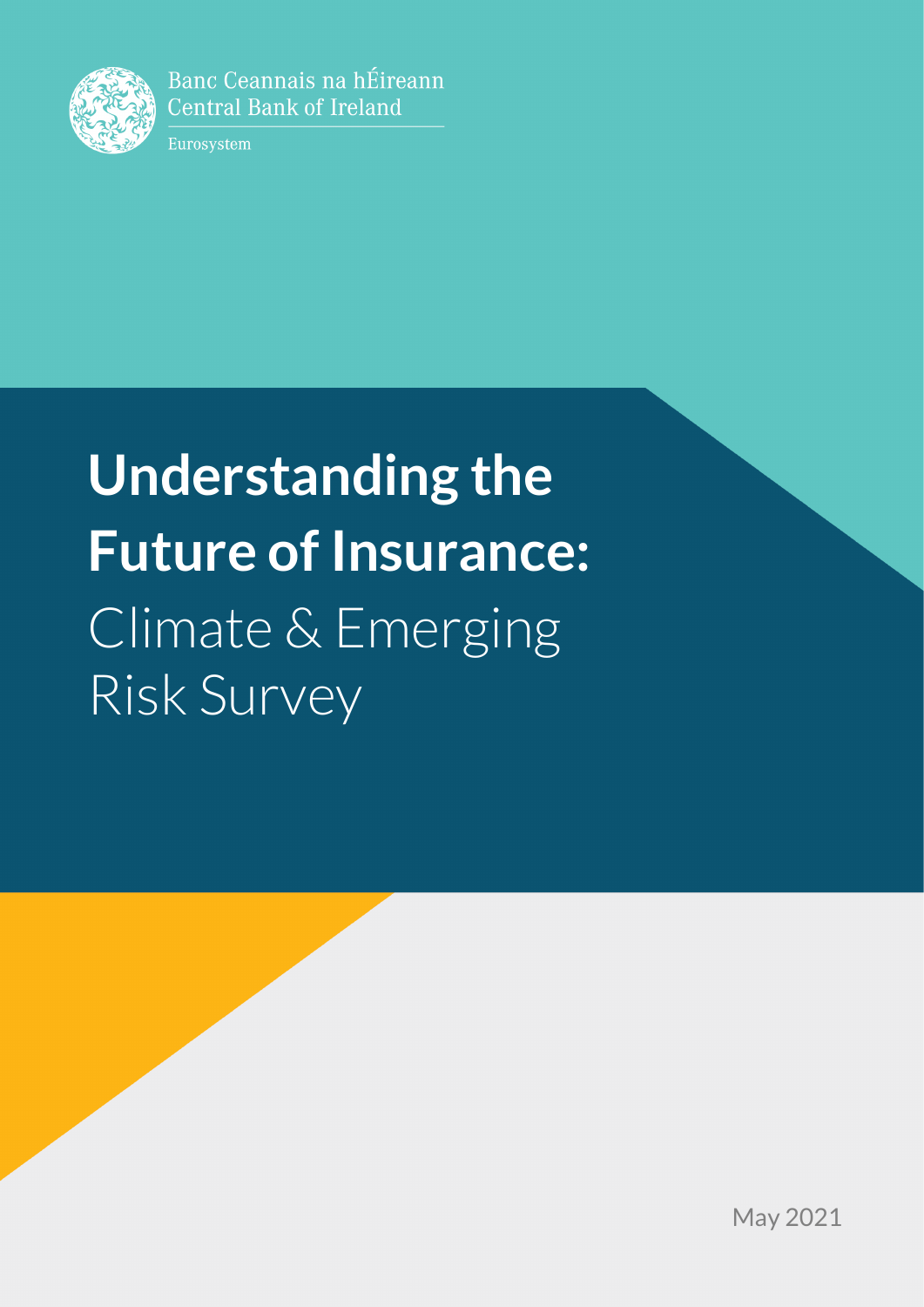# **Contents**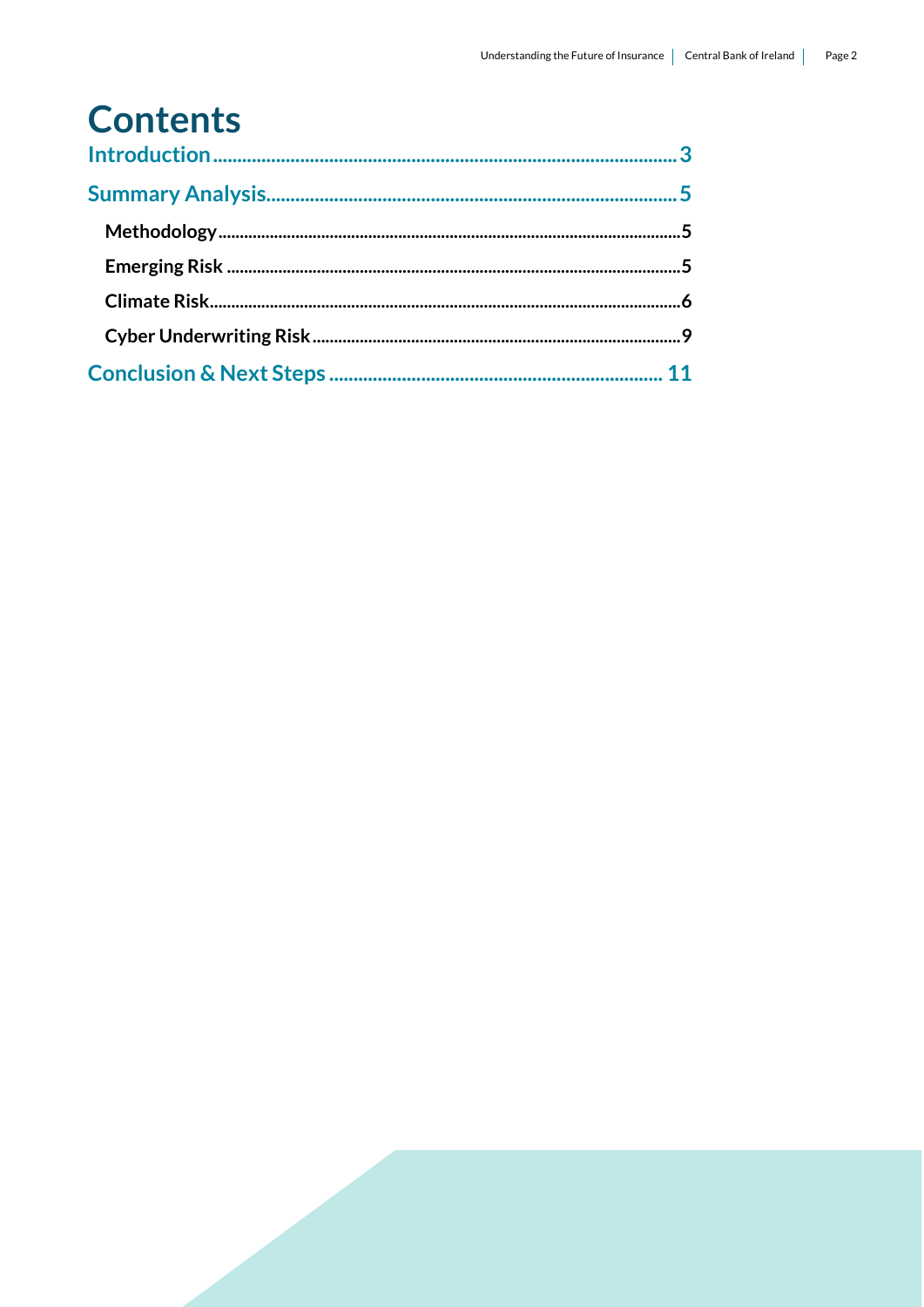## <span id="page-2-0"></span>**Introduction**

Understanding the future of the insurance sector and the potential impact of emerging risks is an important factor in enabling delivery of our mandate. In particular, addressing the challenges posed by climate change is a key priority for the Central Bank of Ireland. A Climate & Emerging Risk Survey was issued to assess awareness, understanding and management of these risks across the Irish insurance sector.

The statutory objectives of Central Bank of Ireland ("the Central Bank") include the proper and effective regulation of financial service providers and markets. "Emerging risks" may relate either to new risks, which have not previously been identified, or to existing risks that are subject to new or unfamiliar conditions. Some emerging risks have the potential to significantly affect insurance firms' business models, strategies, operations and financial position. In order to measure the level of awareness and industry preparation in respect of emerging risks (in particular climate change and cyber underwriting risks), the Central Bank issued a Climate & Emerging Risk Survey ("the Survey") to a representative sample of insurance firms across all sectors (life, non-life and reinsurance) in Quarter 4 of 2020.

The objective of the Survey was to assess awareness and understanding of key emerging risks across the Irish insurance sector. Over the last few years, there has been a significant shift in the recognition of climate change as a feature of the financial system. What only a short time ago were at best ancillary considerations have now become central concerns, for three main reasons:

- Firstly, commitments made by the international community in the 2015 Paris Agreement, to limit global warming to two degrees, are being translated into government policy commitments, including the role that Central Banks and the financial system should play;
- Understanding the impacts of climate change and the transition to a lowcarbon economy is crucial to delivering our mandate, of stability and resilience of the financial system, and protection of consumers; and
- The scale of change required to move to a sustainable, low carbon economy is likely to be profound, and if not managed appropriately, could lead to sudden, and material economic shock, including impairment of assets held by insurers.

Separately, the evolution of technology and the transition to remote working due to the COVID-19 pandemic could result in an increase in the frequency and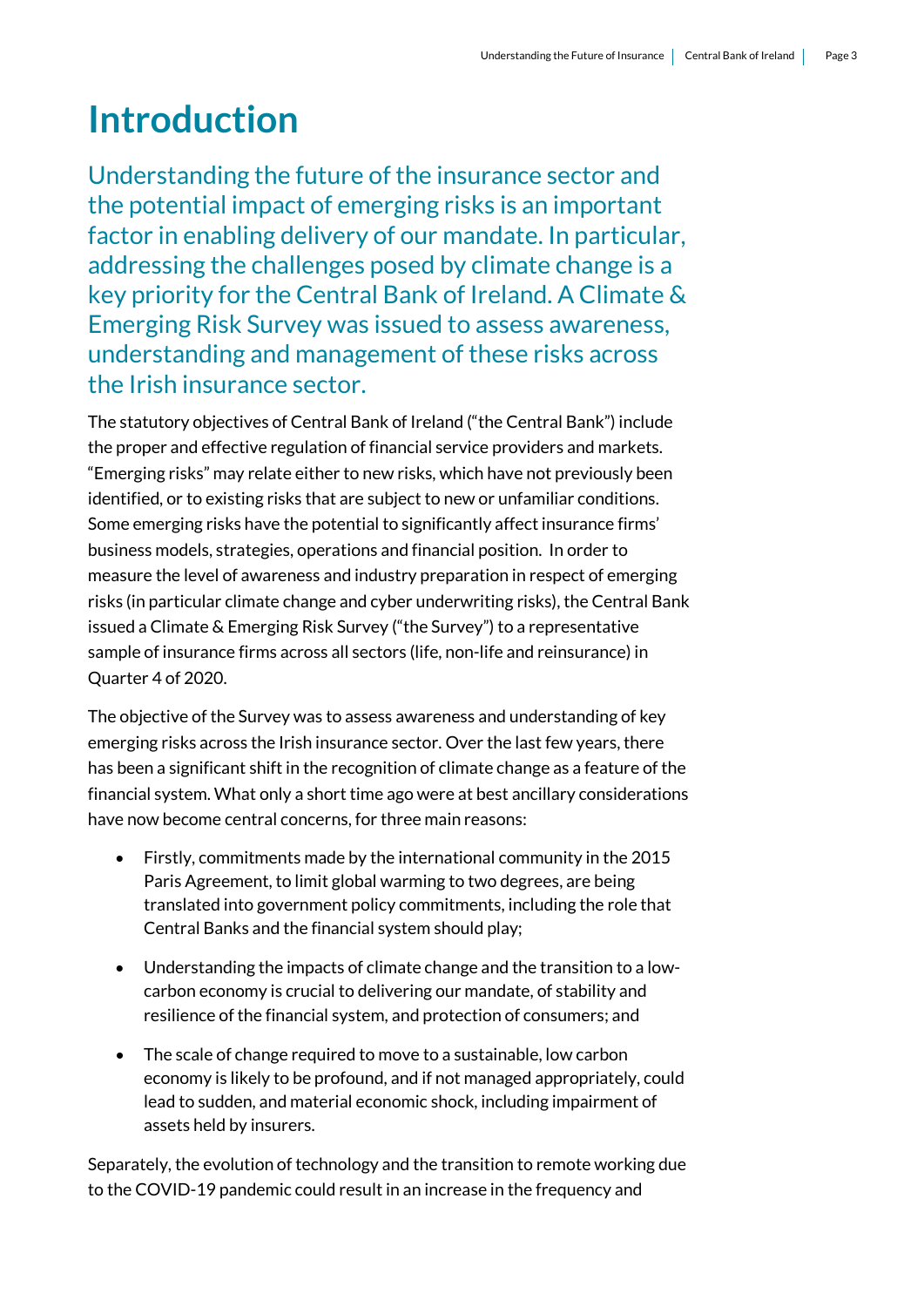severity of cyber-attacks. This situation is likely to result in an increased demand for cyber insurance products, which brings new opportunities and challenges for the insurance sector.

A well-developed cyber insurance market can play a key role in enabling the transformation to the digital economy, by raising awareness of cyber risks, facilitating responses and recovery from cyber-losses, and by building good risk management and control practices within this field. Therefore, it is important that insurers understand cyber underwriting risks to which they might be exposed, either directly, through inclusion of dedicated "affirmative" cyber risk cover, or indirectly, where legacy policies fail to exclude cyber risks – "non-affirmative" or "silent" cyber.

The results of the survey reflect a rapidly evolving insurance landscape and further enhances our understanding of the level of exposure and preparedness of Irish undertakings to emerging risks generally, and to climate change and cyber underwriting risk specifically. The results enable us to identify the challenges faced by firms and will inform our future supervisory approach.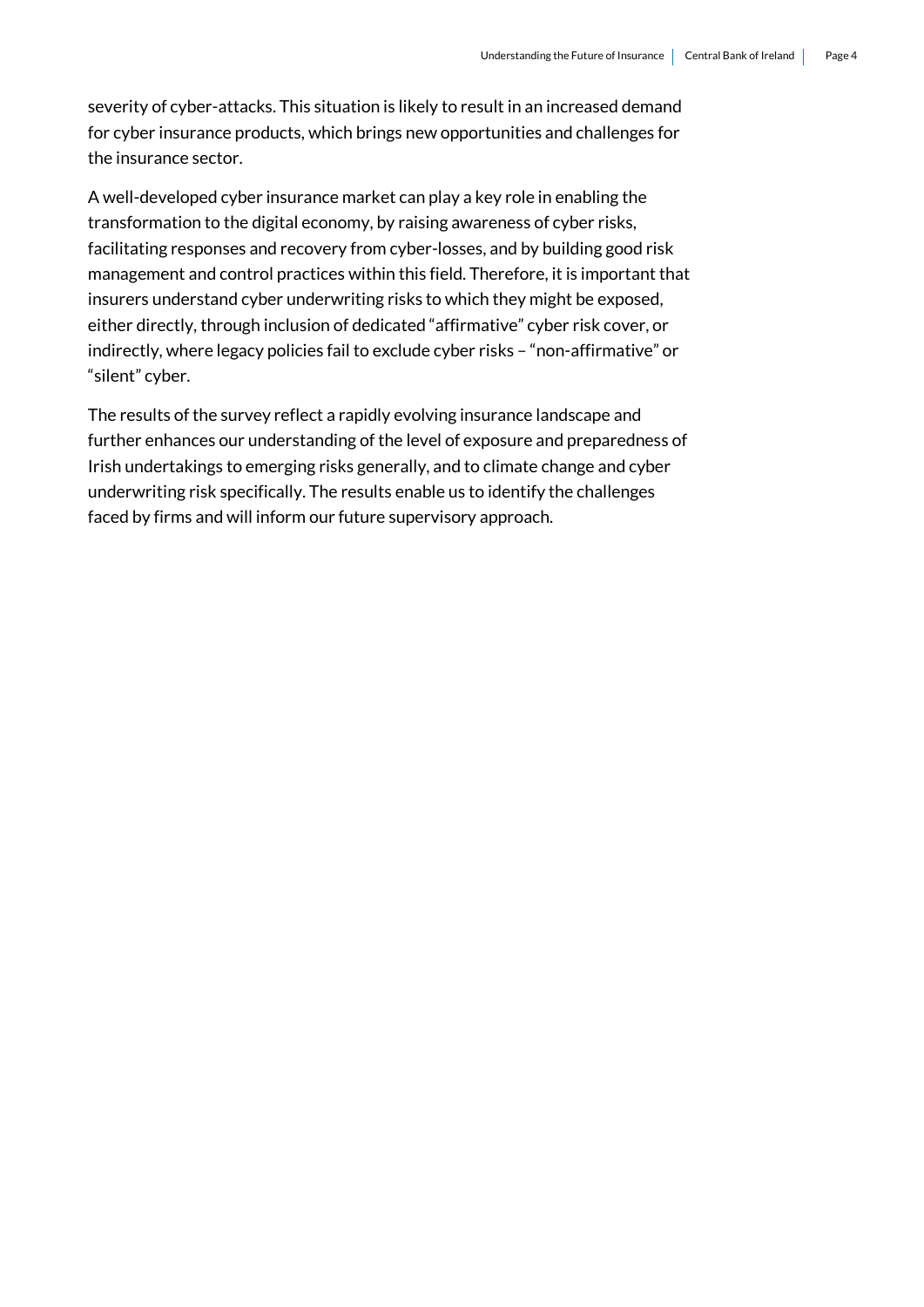# <span id="page-4-0"></span>**Summary Analysis**

### <span id="page-4-1"></span>**Methodology**

The Survey was issued to a representative sample of 93 insurance firms across all sectors (life, non-life and reinsurance), approximately 95% coverage by total assets. The Survey comprised 70 questions, encompassing both qualitative and quantitative elements, and was split into separate sections including Emerging risk, Climate risk and Cyber Underwriting risk. In line with leading practice, including the Task Force on Climate-related Financial Disclosures ("TCFD") recommended framework, the key components within each section covered risk awareness, governance, strategy, risk management analysis, metrics and disclosure.

Each section has been analysed separately and the results have been compiled based on the information submitted.<sup>[1](#page-4-3)</sup>

### <span id="page-4-2"></span>**Emerging Risk**

#### - **Emerging risks appear well integrated in risk management processes**

Respondents indicated that the identification and assessment of emerging risks is already well integrated within some risk management processes - 78% of firms include emerging risks as part of their risk register, whilst 93% stated that emerging risks form part of the Own Risk and Solvency Assessment ("ORSA") process.

#### - **Positive steps are being undertaken to build awareness and understanding**

The board or senior management regularly consider emerging risks - with 92% of surveyed firms indicating that they do this more frequently than annually. A significant number of respondents (40 firms) seek external support to enhance their capabilities with regard to emerging risks. They do this mainly by participating in industry forums, utilising group level information and expertise, and engaging with external business partners.

#### There is consensus around key emerging risks

The results of the survey show that, in general, Irish undertakings have a high level of consensus around key emerging risks. The most significant emerging risks identified by respondents were pandemic risks, more specifically future waves of COVID-19, following by climate change (including physical, transition and litigation risks) and cyber risks (including both cyber threats and cyber

"The objective of the Survey was to assess awareness and understanding of key emerging risks across the Irish insurance sector"

"Emerging risks appear well integrated in risk management processes, but links between these risks and strategy should be enhanced"

<span id="page-4-3"></span><sup>&</sup>lt;sup>1</sup> Results shown represent a consolidation of self-assessed responses received from firms. Firms were not required to provide documentation to the Central Bank in support of their answers.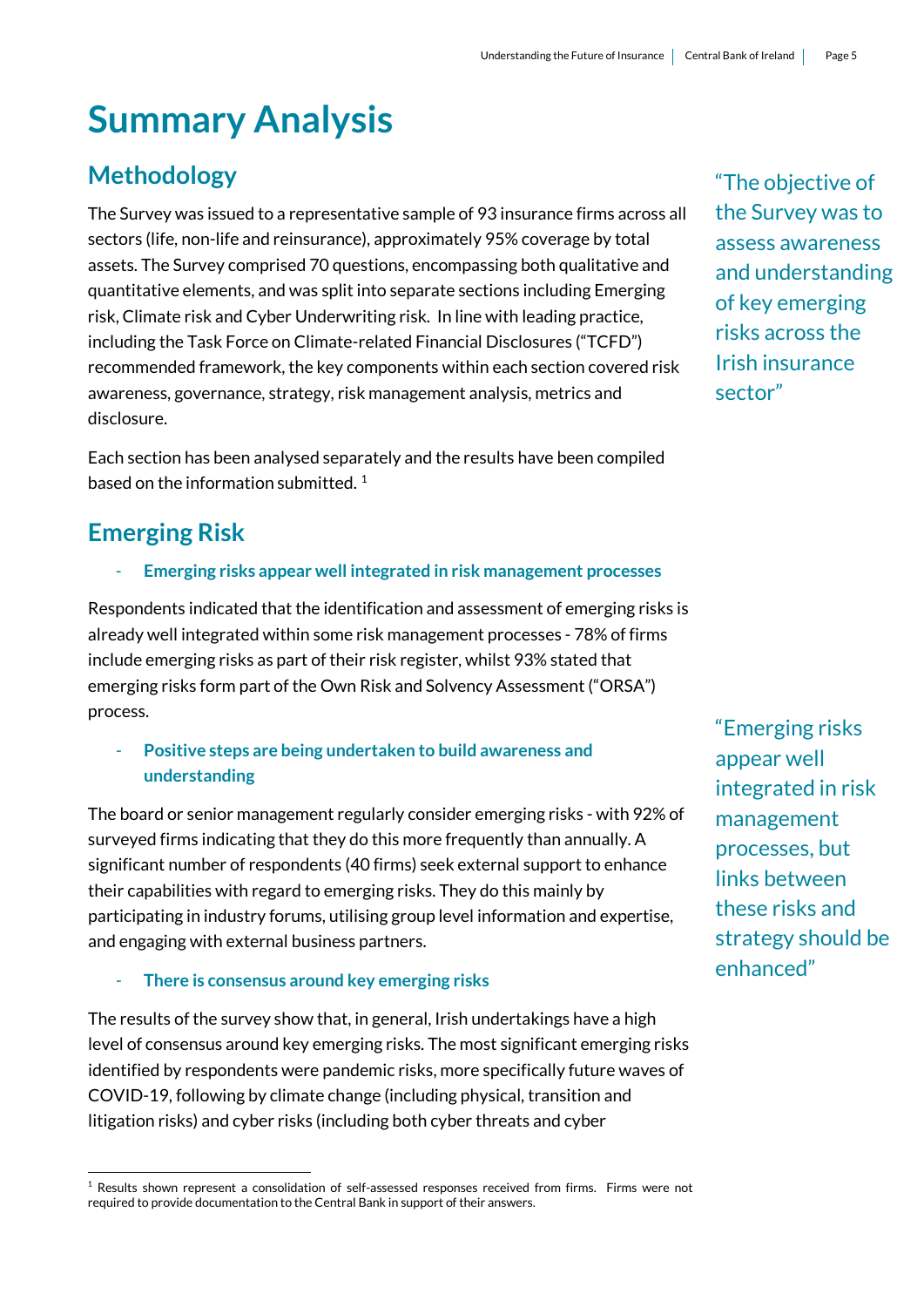underwriting risks). These results are closely aligned with emerging risk analysis conducted by the Central Bank.

#### **Figure 1. Top Five Emerging Risks by Sector**



#### - **But links between emerging risk and strategy should be enhanced**

However, the survey responses did highlight some areas where improvement is required. In particular, 36% of respondents stated they have not implemented or planned any material changes to their business models and/or investment strategy in response to emerging risk. Firms should consider how the output of their emerging risk analysis informs strategic making processes. Where necessary, timely and effective measures should be taken to modify business and investment strategies and/or take measures to strengthen resilience.

### <span id="page-5-0"></span>**Climate Risk**

Survey responses provided five key insights with regard to insurers' awareness and management of climate risks:

- **Good level of awareness of climate risk**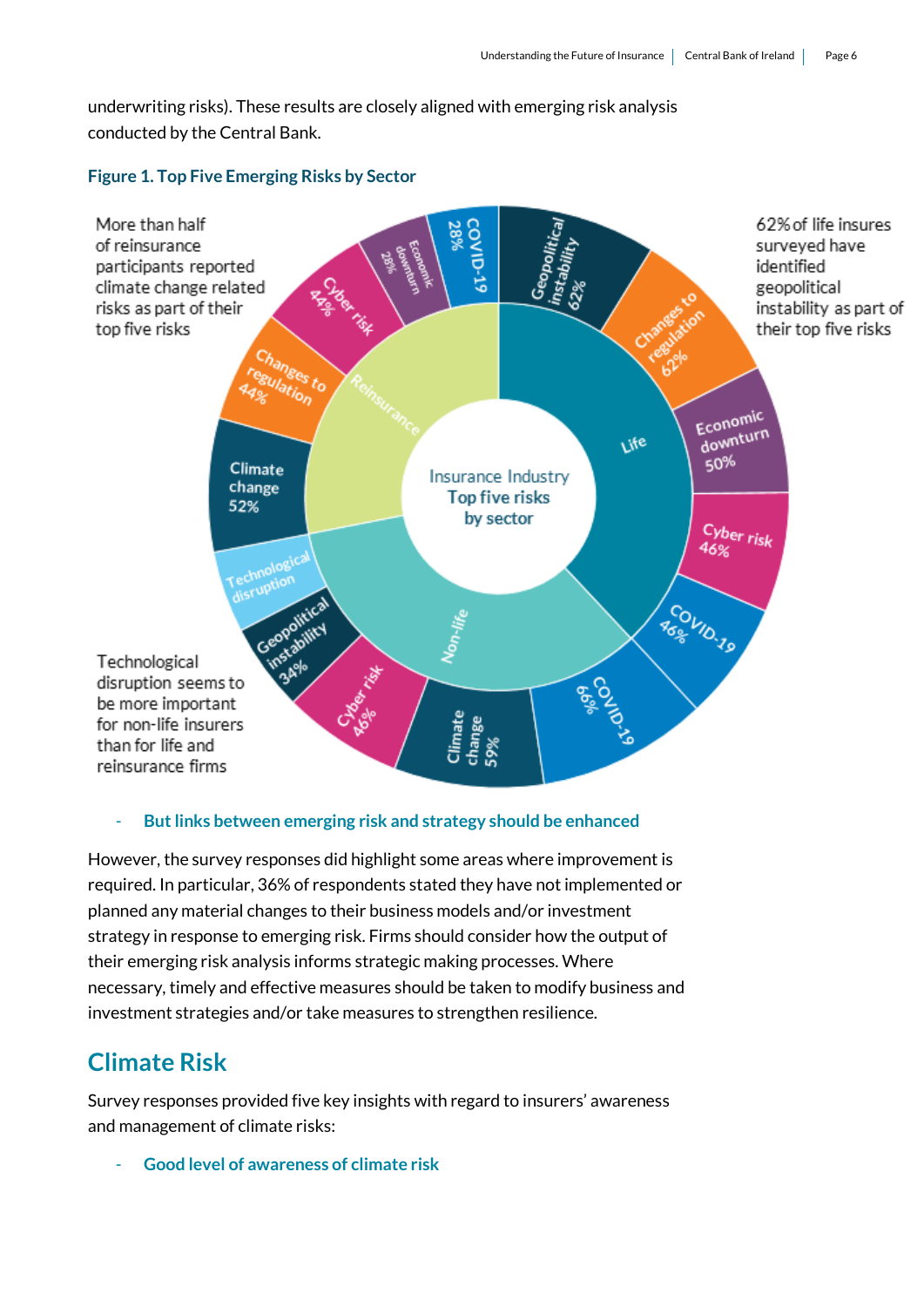Firms indicated a good level of awareness of the principal risks presented by climate change. 44% of respondents (comprising mainly non-life and reinsurance firms) believe they are most exposed to physical risks<sup>[2](#page-6-0)</sup> and 22% of respondents believe they are most exposed to transition risks<sup>[3](#page-6-1)</sup>. Only 4% of firms identified liability risks (future claims related to climate litigation) as a key concern whereas 11% of firms believe they are most exposed to reputational risks arising from chang[e4](#page-6-2). This was a growing concern for firms.

**Figure 2. Most significant exposures to climate risks** 



"Insurers believe physical and transition risks are the most material risks arising from climate change. There is also a growing concern around reputational risks".

Source: Emerging Risk Survey (2020) Note: The results are based on 92 responses

Regarding how climate risks are assessed, a small number of firms (11%) indicated they are using non-traditional methods of engagement to enhance their understanding of climate risk e.g. via academia, engagement and recruitment of climate scientists and providing incentives to staff to undertake training and professional development with a climate related focus. These initiatives are positive and demonstrate a strong understanding of the materiality of climate risk.

<span id="page-6-0"></span> $2$  Common concerns on increases in frequency and severity of extreme events such as floods, windstorms and wildfires coupled with volatile weather patterns

<span id="page-6-1"></span> $3$  Common concerns on the move towards low carbon economy, the speed at which the transition occurs and the associated impact from a disorderly transition

<span id="page-6-2"></span><sup>4</sup> Common concerns relate to the risk of failing to respond to changing customer expectations and the resulting impacts on the firm's reputation, failure to consider impacts arising from climate change or not adopting strategic climate options.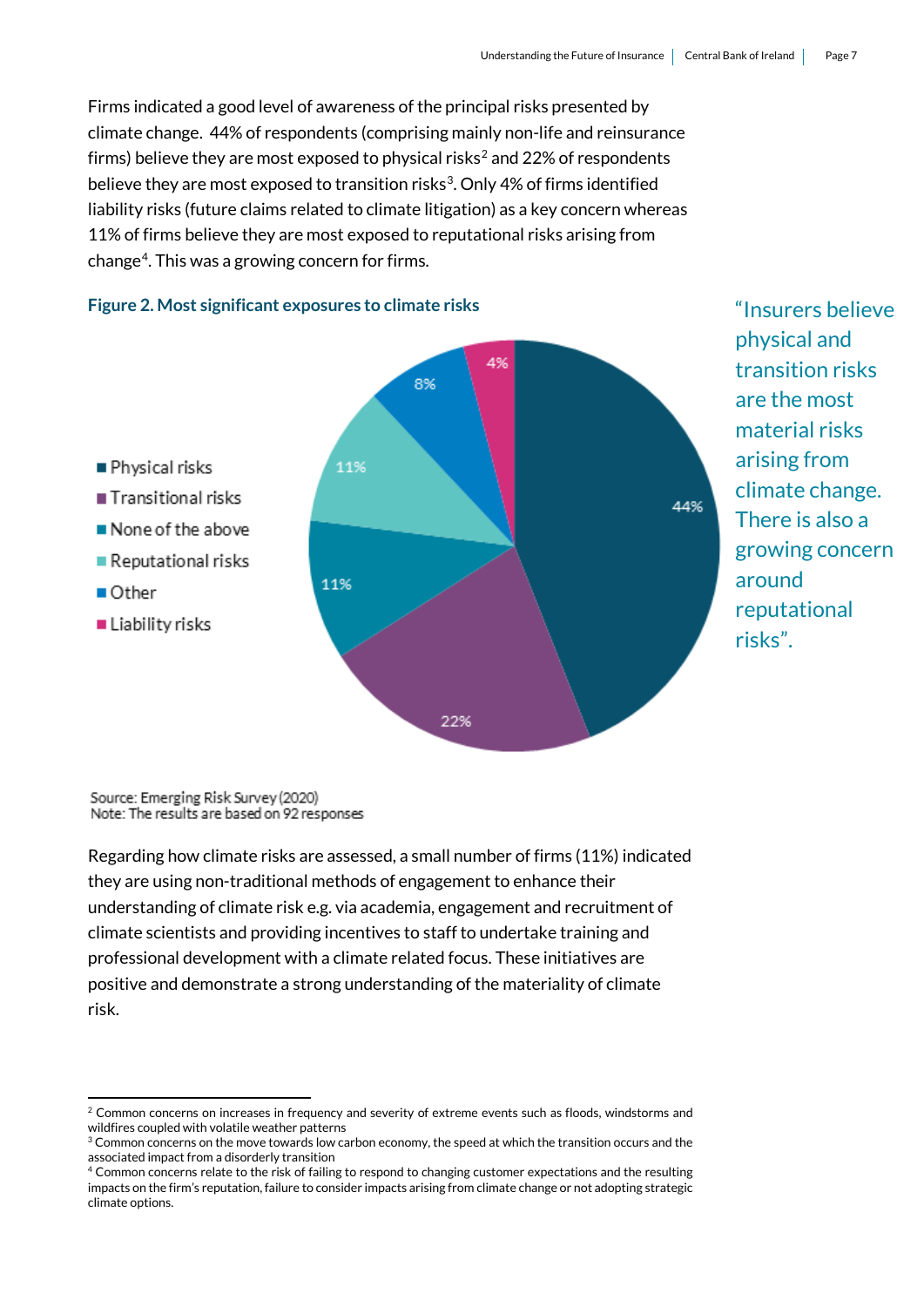#### - **Governance structures in place for management of climate risks**

The results showed that there are management structures in place for oversight of climate risks (84% of firms) and these are considered more frequently than annually by the board (41% of firms). Whilst respondents indicated that ultimate responsibility rests with the board, roles and responsibilities for climate risk do not appear to have been clearly defined across the organisation. The Central Bank will seek evidence that boards are giving meaningful consideration to climate change.

#### - **Climate risk is not fully integrated into risk management frameworks**

Respondents indicated that some steps have been taken to integrate climate risks into the risk management framework. For example, 54% of firms stated that climate risk is "somewhat integrated" into the risk management framework. A further 20% of firms stated that climate risk is "fully integrated" across the risk management framework. The results highlighted ambiguity between firms and their understanding of what is required to achieve "full integration". Similarly, whilst the ORSA is being utilised (63% of firms) to consider climate risk, the level of analysis varies between firms. The Central Bank expects firms to fully incorporate and embed material climate risks into risk management frameworks.

#### - **Strategy & business models do not yet reflect climate considerations**

Firms should take further steps to fully assess the impacts of climate risks on the business model and reflect this in their strategy. For example, 54% of respondents confirmed they did not have a climate strategy, plan or policy in place; 71% of firms did not have an internal definition of climate change and 67% of respondents do not (directly or indirectly) incorporate climate-related factors into the pricing of insurance products. Whilst some firms have identified opportunities arising from climate change mitigation efforts, including in relation to electric cars, renewable energy, provision of sustainable funds, only a small percentage of firms (6%) have actually taken steps to develop these opportunities. In this regard, there is further work for firms to assess impact of climate related risks on their environment, business model and investments, and where necessary to implement changes to their strategy.

#### - **Majority of firms are not conducting scenario analysis or stress testing in relation to climate risks**

Firms indicated that they may be exposed to changes in the valuation of financial assets (45%) and liabilities (58%) arising from climate change. However, the majority have not performed forward looking quantitative analysis (stress testing or scenario analysis) to assess the impact of climate change on their assets (77%)

"Governance structures in place for management of climate risks"

"Climate risk is not fully integrated into risk management frameworks"

"Majority of firms are not conducting scenario analysis or stress testing in relation to climate risks"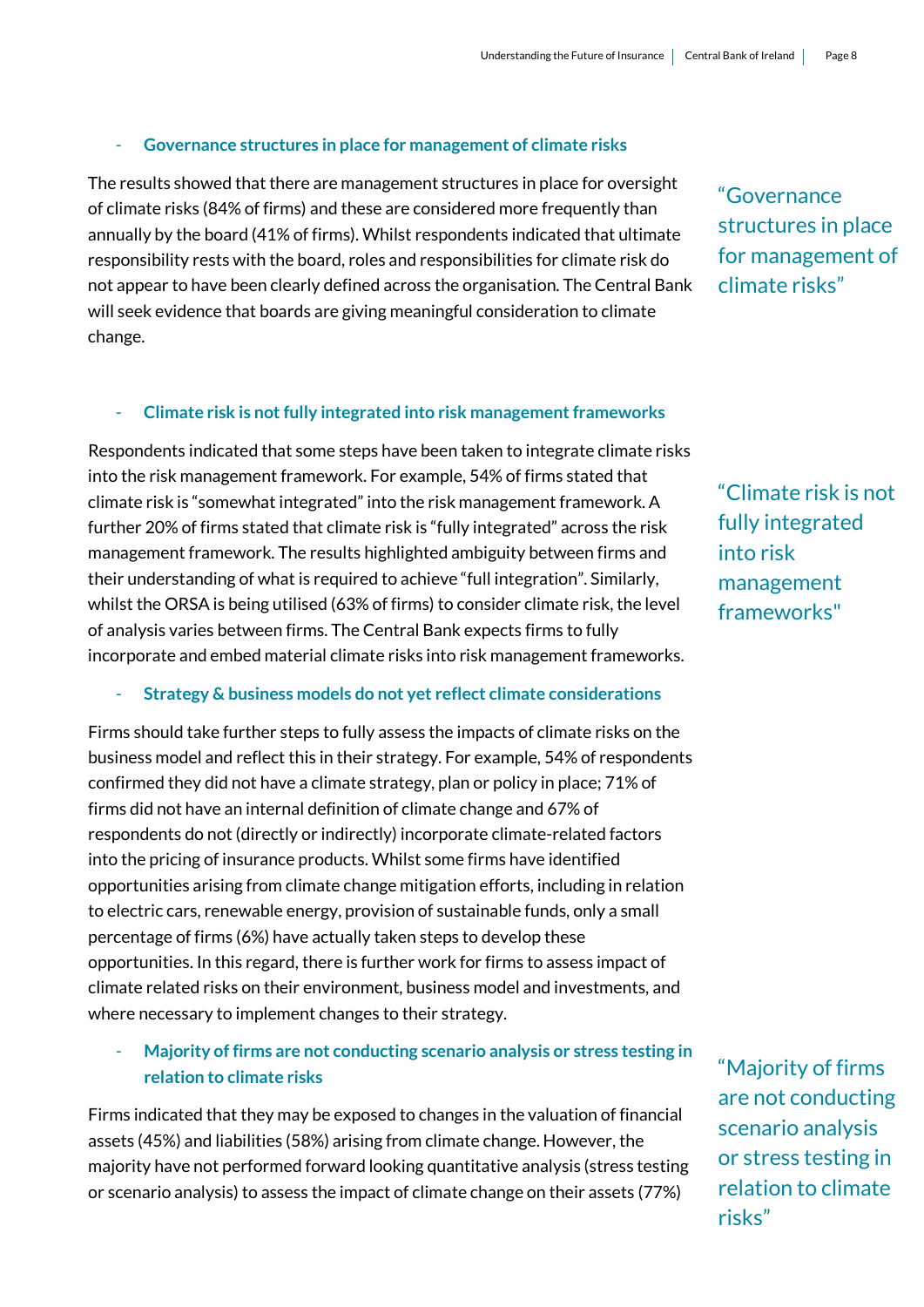or liabilities (79%). Further work is required by firms to identify and quantify their exposures. Firms did highlight challenges around availability of data and the timeperiods over which climate change will materialise and how they can determine the appropriate parameters within which to conduct stress testing and analysis. Whilst the challenges presented by the uncertain and long-term nature of climate risks are acknowledged, firms should ensure that material climate risks are included within stress or scenario testing frameworks. The resilience and vulnerabilities of business models should be explored across a range of outcomes. The European Insurance and Occupational Pensions Authority ("EIOPA") opinion on the supervision of climate change risk scenarios in the ORSA $<sup>5</sup>$  $<sup>5</sup>$  $<sup>5</sup>$  sets out a more</sup> detailed set of expectations in this regard.

### <span id="page-8-0"></span>**Cyber Underwriting Risk**

- **The exposure of Irish firms to "affirmative" cyber underwriting risk appears to be limited**

Approximately 32 firms included in the sample offer some type of affirmative cyber cover. This accounts for 49% of the non-life and reinsurance firms surveyed (excluding health insurers). The amount of gross premiums written (direct business only) reported by these firms amounted to €91m in 2019, with the share of cyber insurance premiums representing less than 1% of the total written by these firms.

The majority of respondents provide a relatively broad range of cyber insurance coverage, including coverage for first and third party liabilities or a combination of both. The most standard types of coverage offered are business interruption, data breach, and cyber extortion coverage. There are some undertakings providing cover to legal services and full media liability, although to a lesser extent.

#### - **There are challenges in disclosing cyber data**

Although 32 firms indicated that they offer some type of cyber insurance cover, less than half of these were able to provide information regarding the premiums, claims and technical provisions. It is acknowledged that challenges may arise with regard to cyber cover included as endorsements to more traditional insurance products, or within reinsurance treaties. Firms with an exposure to cyber risks through their underwriting activities should have a clear understanding of the risks they are exposed to, ensuring that these remain aligned with strategy and risk appetite.

- **"Silent" cyber risks have not been fully identified – significant exposure may remain.**

"There are some efforts by the industry to address the challenges arising from non-affirmative cyber but there is still a long way to go"

<span id="page-8-1"></span> <sup>5</sup> Located at[: https://www.eiopa.europa.eu/content/eiopa-issues-opinion-supervision-of-use-of-climate-change](https://www.eiopa.europa.eu/content/eiopa-issues-opinion-supervision-of-use-of-climate-change-risk-scenarios-orsa_en)[risk-scenarios-orsa\\_en](https://www.eiopa.europa.eu/content/eiopa-issues-opinion-supervision-of-use-of-climate-change-risk-scenarios-orsa_en)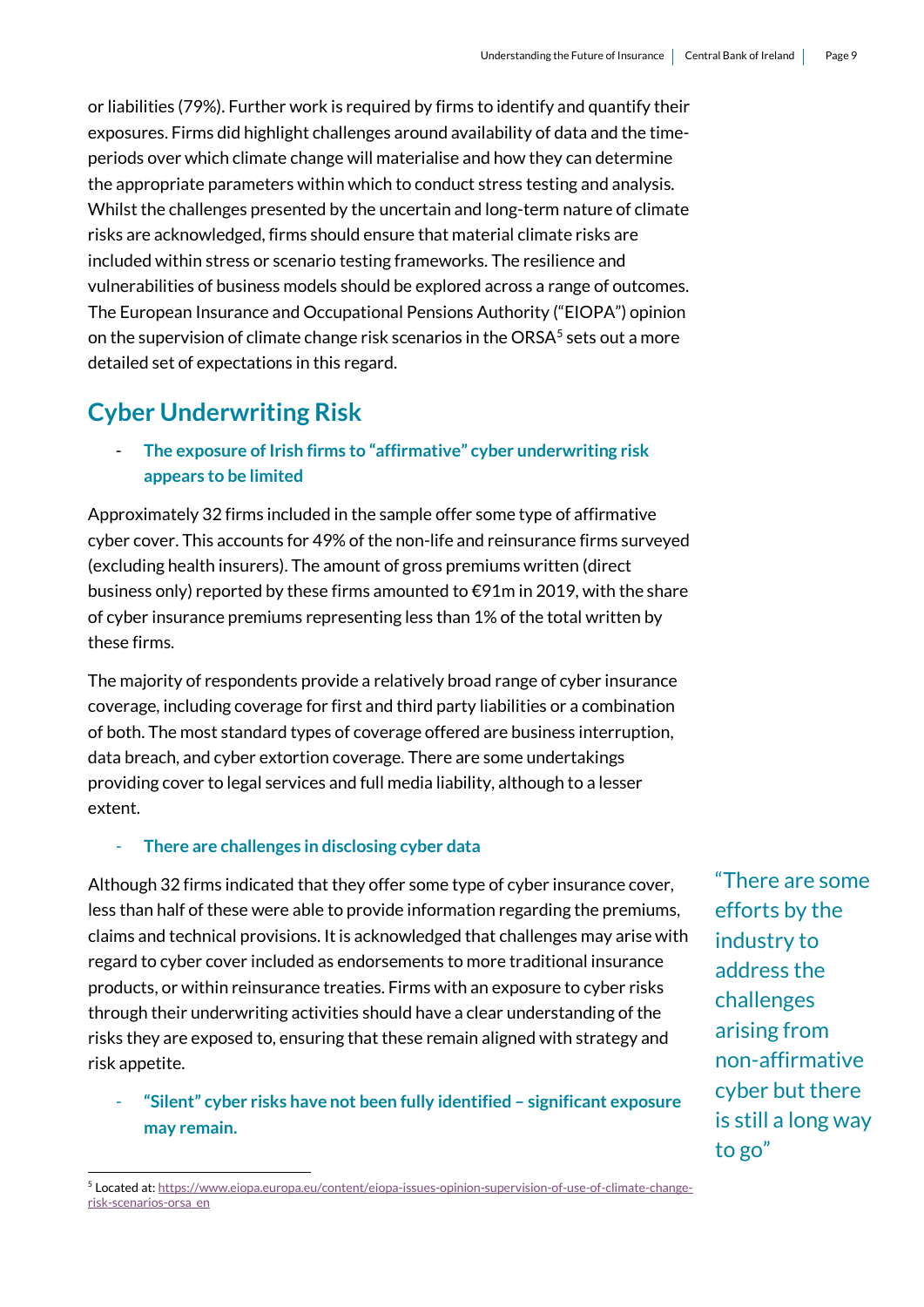Only 10 Irish insurance firms reported quantitative information of the percentage of total policy limit exposed to non-affirmative cyber risk. Figure 3 illustrates that whilst the majority of firms acknowledged that traditional lines of business are exposed, views on the extent of exposure varied significantly.

| 100        |                                     |
|------------|-------------------------------------|
| 90         | Directors &                         |
| 80         | Officers                            |
| 70         | MAT                                 |
| 60         |                                     |
| 50         | ٠                                   |
| 40         | Casualty                            |
| 30         |                                     |
| 20         | Property                            |
|            | Average                             |
| 10         | Source: Emerging Risk Survey        |
| $\ddot{o}$ | Note: results based on 10 responses |

#### **Figure 3. Percentage of policy limit exposed to non-affirmative cyber risk**

59% of respondents (30 firms) stated that they are taking specific actions to assess and monitor non-affirmative cyber exposures. However, a significant minority (29%) indicated that there is no action plan in place to assess their portfolio in this context. All firms should ensure that robust product oversight frameworks are in place and incorporate within these a regular review of policy wordings, to ensure that these are clear, unambiguous, and minimise the risk that may arise from non-affirmative cyber exposures.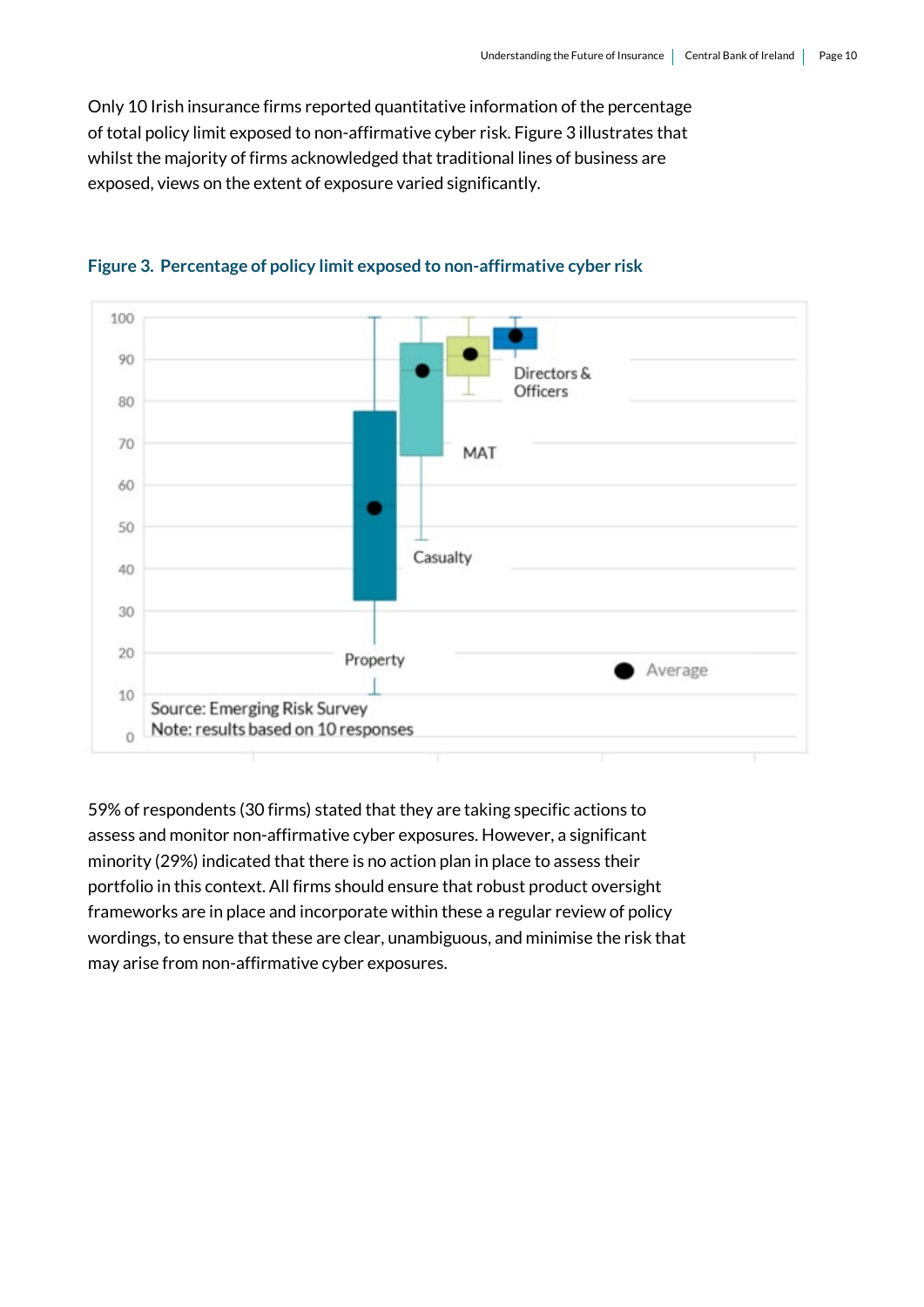# <span id="page-10-0"></span>**Conclusion & Next Steps**

The Survey has provided valuable information on the current state of firms' risk management practices. Whilst a number of good practices have been highlighted, further work is required to incorporate and embed climate risks, and emerging risks more generally, in organisational risk management frameworks.

Firms can expect the Central Bank to become increasingly active and intrusive in its approach to the supervision of emerging risks, including cyber underwriting risk. Ongoing supervisory engagement, as well as individual inspections and analysis work will be used to assess the progress that firms are making in developing risk identification, measurement and product oversight approaches.

The Central Bank will continue to develop its own capabilities in relation to climate change. A centralised unit has been established to coordinate and drive this work across the organisation. We remain actively involved with organisations such as the Sustainable Insurance Forum ("SIF"), International Association of Insurance Supervisors and ("IAIS") and EIOPA in relation to climate risk, in order to influence the development of policy and guidance material, and where appropriate, to participate in data collection and quantitative analysis.